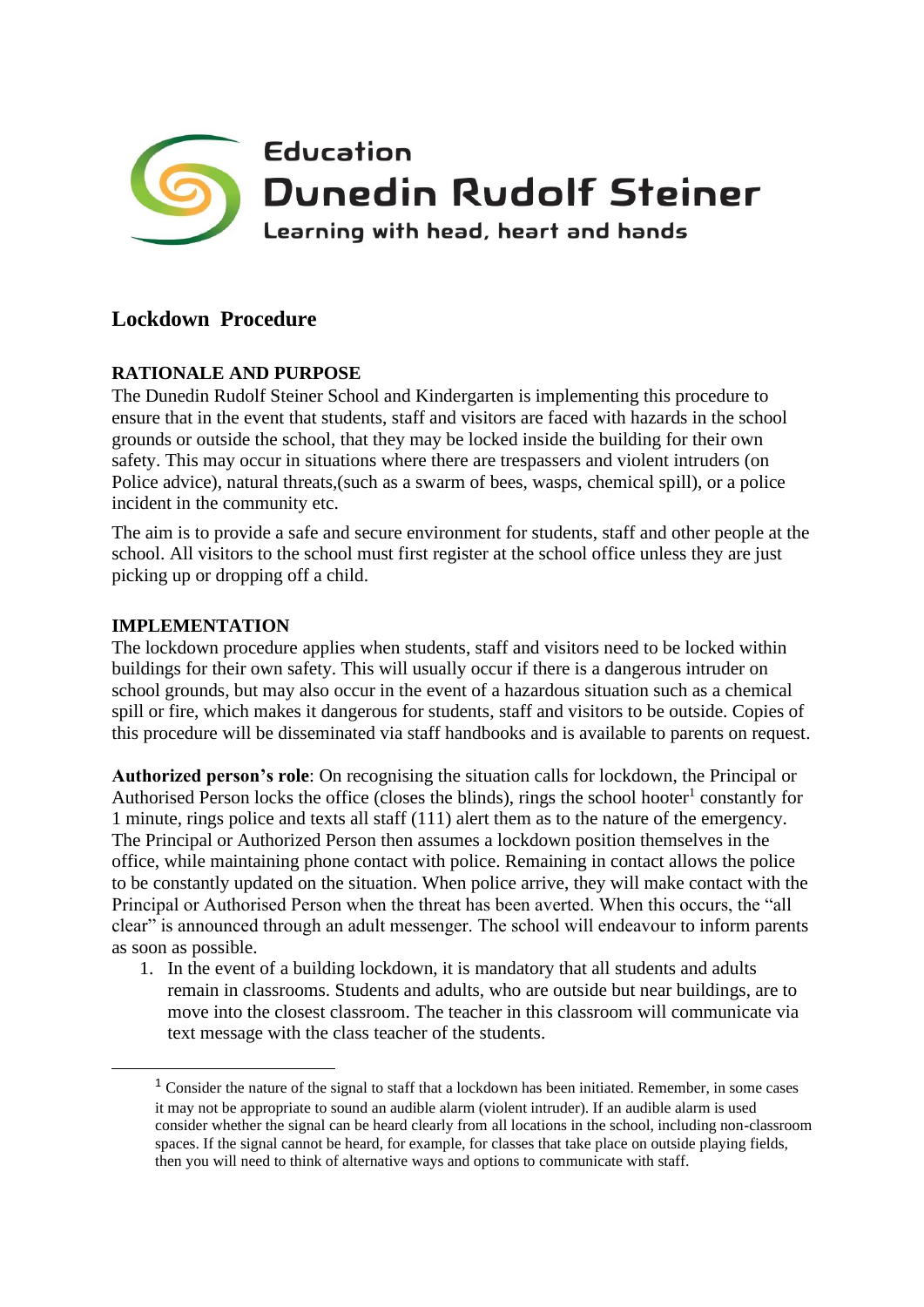2. Staff members, who are not teaching at the start of a lockdown, should lock the Staffroom or if in the grounds, go to the nearest classroom. In doing so, Staff should check outside areas for students and direct them to the nearest classroom, and invite in known visitors. If children, a class or an adult is caught outside the classroom when the alarm is sounded, they must immediately get in to the closest room or building before that room is locked down, and join whoever is in that room. If people are on the playground or court, they need to approach the nearest building, immediately as they hear the hooter.

Procedure in the room

- As soon as possible lock the door, close the curtains or blinds in the room if they are available. Position students on the floor against the wall adjacent to the door or window or in the most non-visible positions. This procedure must be tailored for the individual rooms being used.
- Any people with phones are required to turn them to silent.
- Insist that students and adults remain quiet.
- No one is to answer the door under any circumstances.
- Remain in this position until "all clear" is announced by the adult messenger and teachers will be texted.

## **Procedure after the all clear**

After the "all clear" is given, the Principal can authorise the contacting of parents, if appropriate.

## **For parents:**

• Information about the school's lockdown procedure will be disseminated to all parents by email and will be available on the school website. On the very rare occasion a lockdown is called, the School will endeavour to carry out the procedure as set. If lockdown occurs, parents will be notified as soon as it is practical to do so. However, parents are requested not to come to the school, as students will not be released to parents during lockdown. Parents are also asked not to call the school, as this may tie up emergency lines that must remain open. Lock-down situation requires silence in order not to alert an intruder to the presence of students and Staff in classrooms. If your child's stay at school is to be extended beyond the regular time you will receive information about the time and place that you can pick up your child via the text or phone call. Please be assured in the event of a lockdown that the overriding consideration for the school is the safety and well-being of your child and school personnel.

## **Intruder procedures:**

All visitors to school must first register at the School Office. Any visitors who have not signed in are intruders and can be asked to leave the school premises and property immediately. From time to time, Staff may be confronted by an intruder in the school grounds, or may need to confront somebody who does not appear to have any legitimate reason for being on site.

In such a case, they should use the following procedure:

- When alerted to the presence of a possible hostile intruder, take another Staff member with you to help deal with them.
- Ask a third Staff member who is not involved to call the Office.
- Attempt to direct the intruder to the road. Use casual conversation and/or body language to calmly direct the situation.